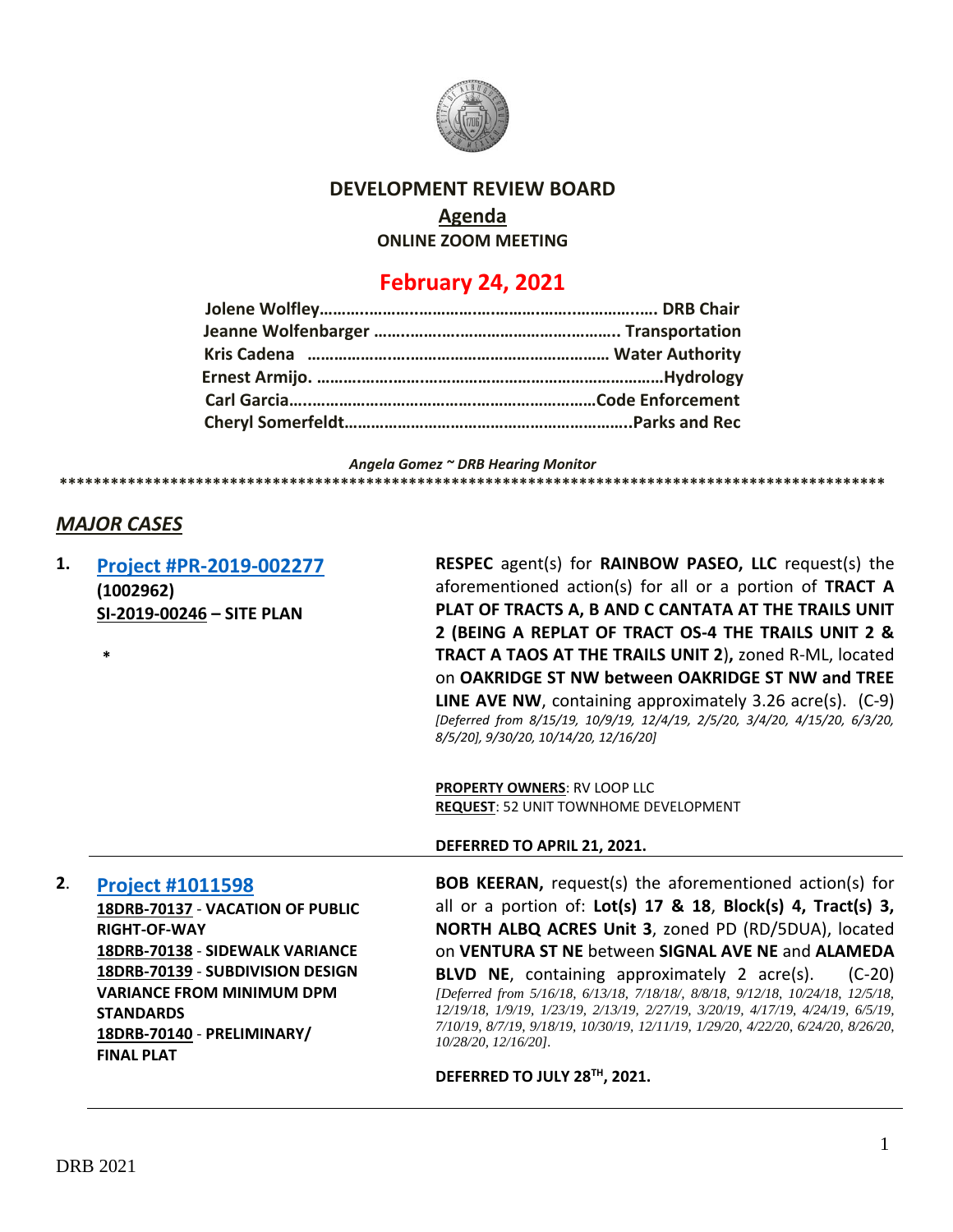**3. [PR-2020-004030](http://data.cabq.gov/government/planning/DRB/PR-2020-004030/DRB%20SUBMITTALS/) (1002566, 1004501, 1004503) SI-2020-00540** - **SITE PLAN**

**TIERRA WEST, LLC** agent(s) for **CALABACILLAS GROUP C/O DONALD HARVILLE** request(s) the aforementioned action(s) for all or a portion of: **TRACT E-1 PLAT OF TRACTS D-1, E-1 AMAFCA BLACK ARROYO CHANNEL ROW PARADISE HEIGHTS UNIT 1** zoned MX-M, located at **GOLF COURSE RD NW between GOLF COURSE RD NW, BLACK ARROYO and WESTSIDE BLVD** containing approximately 8.77 acre(s). (A-12,13) *Deferred from 1/27/21]*

**PROPERTY OWNERS**: CALABACILLAS GROUP C/O DONALD HARVILLE **REQUEST**: SITE PLAN FOR APARTMENT WITH MORE THAN 50 UNITS

**DEFERRED TO MARCH 10TH, 2021.**

**4. [PR-2020-004820](http://data.cabq.gov/government/planning/DRB/PR-2020-004820/DRB%20Submittals/) (1003119) SI-2020-001468** – **SITE PLAN**

**CONSENSUS PLANNING INC.** agent(s) for **MOUNTAIN CLASSIC REAL ESTATE** request(s) the aforementioned action(s) for all or a portion of: **TRACT 4-B1, HOME DEVELOPMENT ADDITION** zoned MX-M located at **25 HOTEL CIRCLE NE between LOMAS BLVD and INTERSTATE 40**, containing approximately 5.043 acre(s). (K-21)*[Deferred from 1/13/21, 2/3/21]*

**PROPERTY OWNERS**: AMERSTONE INVESTMENTS LLC **REQUEST**: SITE PLAN FOR CONVERSION OF HOTEL TO MULTI-FAMILY RESIDENTIAL USE

**DEFERRED TO MARCH 10TH, 2021.**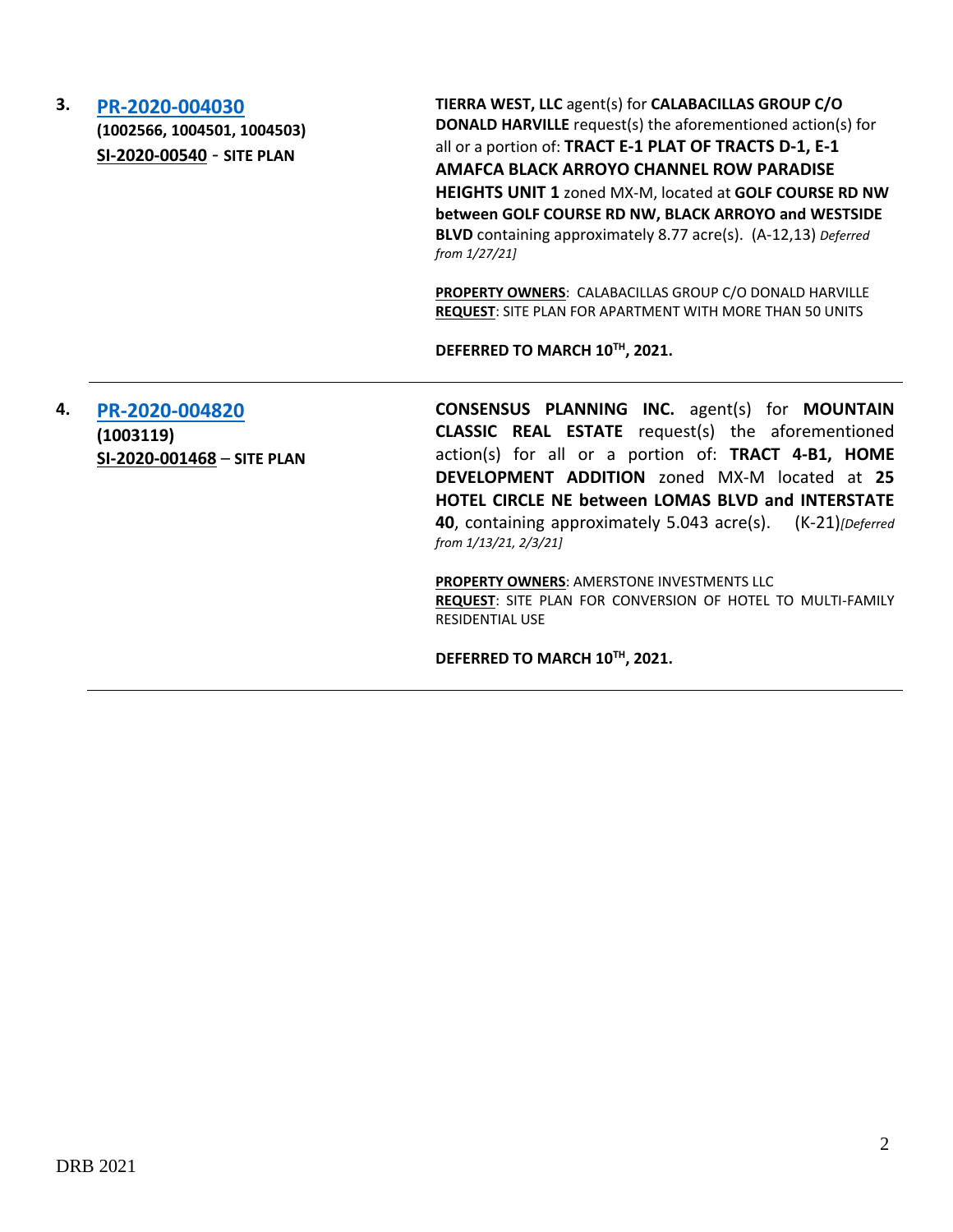### **5. [PR-2020-004683](http://data.cabq.gov/government/planning/DRB/PR-2020-004683/DRB%20Submittals/) SI-2021-00029** – **SITE PLAN**

**CONSENSUS PLANNING** agent(s) for **REMBE COURTYARDS LLC** request(s) the aforementioned action(s) for all or a portion of: **NORTH 5 FEET LOT 18, LOTS 19-21 & 22-A-1, BLOCK 24, UNIVERSITY HEIGHTS ADDITION** zoned MX-M located at **2720 CENTRAL/109 VASSAR between PRINCETON DR/CENTRAL AVE and VASSAR DR/SILVER AVE**, containing approximately 1.01 acre(s). (K-16)*[Deferred from 2/10/21]*

**PROPERTY OWNERS**: REMBE COURTYARDS LLC

**REQUEST**: 6 STORY MULTI-FAMILY RESIDENTIAL DEVELOPMENT CONTAINING 108 DWELLING UNITS. EXISTING COMMERCIAL BULIDING FRONTING CENTRAL AVE TO REMAIN.

**IN THE MATTER OF THE AFOREMENTIONED APPLICATION, BEING IN COMPLIANCE WITH ALL APPLICABLE REQUIREMENTS OF THE DPM AND THE IDO, THE DRB HAS** *APPROVED* **THE SITE PLAN WITH FINAL SIGN-OFF IS DELEGATED TO WATER AUTH-ORITY FOR CONFIRMATION OF FIRE FLOW ANALYSIS, AND TO PLANNING FOR SOLID WASTE SIGNATURE.**

#### *MINOR CASES*

**6. [PR-2018-001579](http://data.cabq.gov/government/planning/DRB/PR-2018-001579/DRB%20Submittals/PR-2018-001579_Feb_24_2021/Application/DRB%20VPE%20DEKKER-PERISH-SABATINI%20PR-2018-001579%20SD-2021-00168%20signed%20copy.pdf) SD-2021-00168 – VACATION OF PUBLIC EASEMENT**

**WILL GLEASON, DEKKER/PERICH/SABATINI** agent(s) for **DARIN SAND, WINROCK PARTNERS LLC** request(s) the aforementioned action(s) for all or a portion of: **PARCEL E-1- A REPLAT OF PARCEL A-1-A-1-A & PARCEL E-1-A, WINROCK CENTER ADDITION** zoned MX-M, located at **7500 INDIAN SCHOOL RD between PENNSYLVANIA ST and INDIAN SCHOOL RD**, containing approximately 3.88 acre(s). (J-19)

**PROPERTY OWNERS**: DARIN SAND, WINROCK PARTNERS LLC **REQUEST**: VACATION OF PUBLIC EASEMENT TO FACILITATE THE DEVELOPMENT OF A NEW 199-UNIT MULTI-FAMILY DEVELOPMENT ON A VACANT LOT LOCATED WITHIN THE WINROCK TOWN CENTER AT 7500 INDIAN SCHOOL RD

**IN THE MATTER OF THE AFOREMENTIONED APPLICATION, BEING IN COMPLIANCE WITH ALL APPLICABLE REQUIREMENTS OF THE DPM AND THE IDO, THE DRB HAS** *APPROVED* **THE VACATION AS SHOWN ON EXHIBIT IN THE PLANNING FILE PER SECTION 14-16-6(K) OF THE IDO.**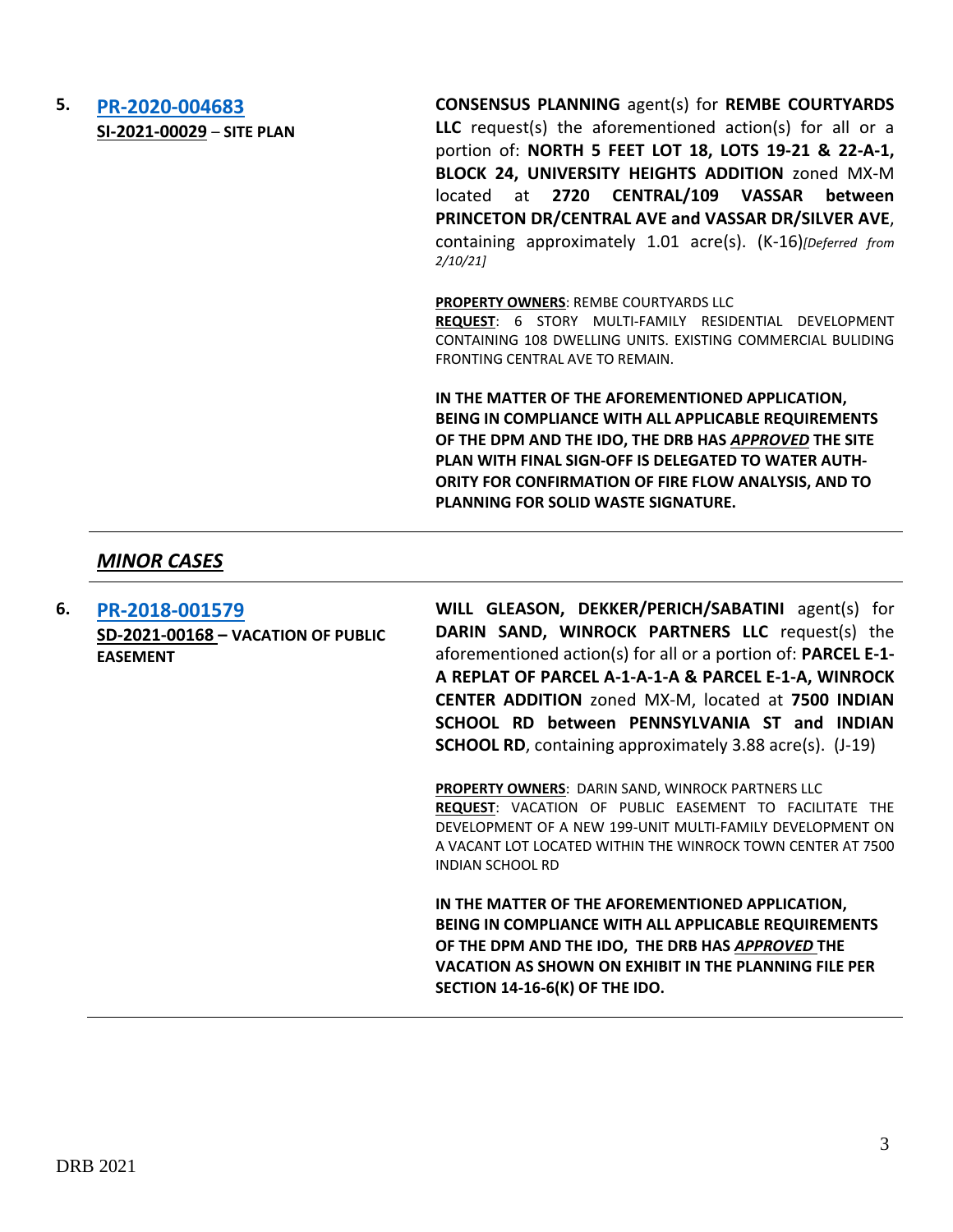| 7. | PR-2019-002765<br>VA-2021-00010 - SIDEWALK WAIVER                                                                     | CSI - CARTESIAN SURVEY'S INC. agent(s) for RED<br><b>SHAMROCK 4, LLC</b> request(s) the aforementioned action(s)<br>for all or a portion of: LOT 9, COORS PAVILION, zoned NR-C,<br>located at 5801 ST JOSEPHS DR NW, containing<br>approximately 14.1982 acre(s). (G-11)[Deferred from 2/3/21]                                                                                                                                       |
|----|-----------------------------------------------------------------------------------------------------------------------|--------------------------------------------------------------------------------------------------------------------------------------------------------------------------------------------------------------------------------------------------------------------------------------------------------------------------------------------------------------------------------------------------------------------------------------|
|    |                                                                                                                       | <b>PROPERTY OWNERS: RED SHAMROCK 4, LLC</b><br><b>FROM</b><br>SIDEWALK<br><b>REQUEST:</b><br>WAIVER<br><b>REQUIREMENTS</b><br><b>UNTIL</b><br>DEVELOPMENT OF SUBDIVIDED LOTS 8 & 9 OF COORS PAVILION, LOT BY<br>LOT                                                                                                                                                                                                                  |
|    |                                                                                                                       | DEFERRED TO MARCH 3RD, 2021.                                                                                                                                                                                                                                                                                                                                                                                                         |
| 8. | PR-2019-002765<br>SD-2020-00218 - PRELIMINARY/FINAL PLAT                                                              | <b>RED SHAMROCK</b> request(s) the aforementioned action(s)<br>for all or a portion of: LOTS 8A, 8B, 9A, 9B, 9C, zoned NR-C,<br>located on ST. JOSEPHS DR NW between ATRISCO DR NW<br>and COORS BLVD NW, containing approximately 14.5<br>acre(s). (G-11)(Deferred from 12/16/20, 1/6/21, 1/27/21, 2/3/21]                                                                                                                           |
|    |                                                                                                                       | PROPERTY OWNERS: RED SHAMROCK<br>REQUEST: SUBDIVIDE 2 EXISTING LOTS INTO 5 LOTS                                                                                                                                                                                                                                                                                                                                                      |
|    |                                                                                                                       | DEFERRED TO MARCH 3RD, 2021.                                                                                                                                                                                                                                                                                                                                                                                                         |
| 9. | PR-2019-002976<br>SD-2020-00210 - PRELIMINARY/FINAL PLAT<br>VA-2020-00447 - SIDEWALK WAIVER<br>(Sketch plat 10/23/19) | CSI - CARTESIAN SURVEYS, INC. agent(s) for BEELING<br>ARMIJO request(s) the aforementioned action(s) for all or a<br>portion of: LOT 9, EASTERLY PORTION OF 20 FT LOT 8 AND<br>PORTION OF LOT 10, BLOCK 2, SANDIA MANOR zoned R-<br>1D, located at 17400 HILLDALE RD NE between HILDALE RD<br>NE and CAMINO DE LA SIERRA NE, containing<br>approximately 0.5108 acre(s). (K-23) {Deferred from 12/9/2,<br>1/13/210, 1/27/21, 2/3/21] |
|    |                                                                                                                       | <b>PROPERTY OWNERS: BEELING ARMIJO</b><br>REQUEST: SUBDIVIDE LOTS, ELIMINATE INTERIOR LOT LINES OF 3<br>EXISTING LOTS CREATING ONE NEW LOT, DEDICATE EASEMENTS                                                                                                                                                                                                                                                                       |
|    |                                                                                                                       | DEFERRED TO MARCH 17th, 2021.                                                                                                                                                                                                                                                                                                                                                                                                        |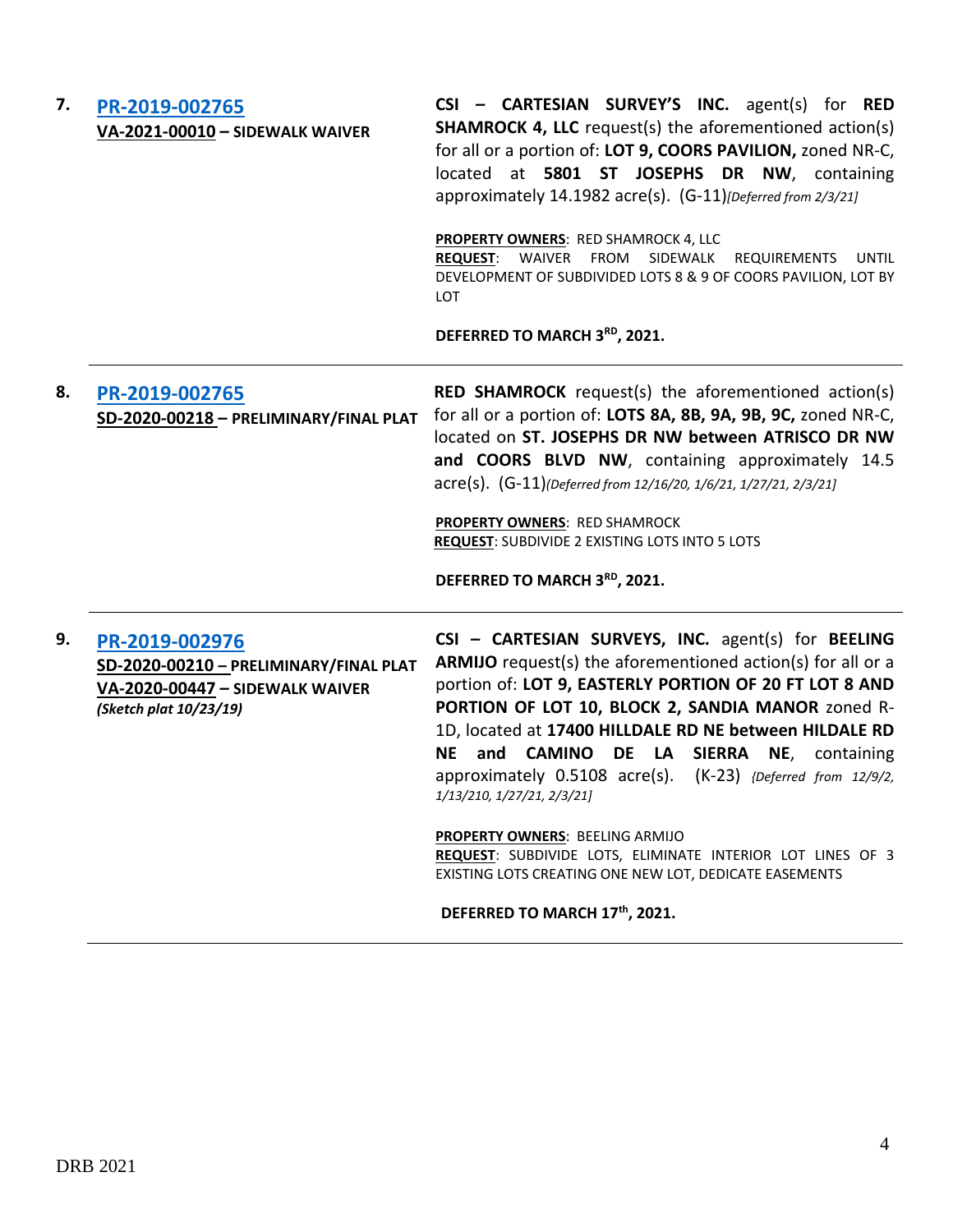| 10. | PR-2019-002609<br>SD-2020-00217 - PRELIMINARY/FINAL<br><b>PLAT</b>               | ARCH + PLAN LAND USE CONSULTANTS agent(s) for JAB RE<br><b>INVESTMENTS LLC</b> request(s) the aforementioned action(s)<br>for all or a portion of: LOT 14, FLORAL GARDENS, zoned R-1,<br>located at 2454 ROSE NW between FLORAL RD and SARITA<br>AVE, containing approximately 0.4117 acre(s).<br>(H-<br>13)[Deferred from 12/16/20, 1/27/21]<br>PROPERTY OWNERS: JABRE INVESTMENTS LLC<br>REQUEST: CREATE 2 LOTS FROM 1 EXITING LOT<br>DEFERRED TO MARCH 31ST, 2021. |
|-----|----------------------------------------------------------------------------------|-----------------------------------------------------------------------------------------------------------------------------------------------------------------------------------------------------------------------------------------------------------------------------------------------------------------------------------------------------------------------------------------------------------------------------------------------------------------------|
| 11. | PR-2019-002604<br>VA-2021-00041 - SIDEWALK WIDTH<br><b>WAIVER</b>                | ARCH + PLAN LAND USE CONSULTANTS agent(s) for 4SP<br>request(s) the aforementioned action(s) for all or a portion<br>of: 261-A, TOWN OF ATRISCO, zoned NR-C, located at 6030<br>ILIFF RD between COORS BLVD and ESTANCIA DR,<br>containing approximately 4-4844 acre(s). (H-11)<br>PROPERTY OWNERS: 4SP HOTELS LLC<br>REQUEST: WAIVER OF 1 FOOT TO THE REQUIRED 5 FOOT MINUMUM<br>SIDEWALK WIDTH<br>DEFERRED TO MARCH 10TH, 2021.                                     |
| 12. | PR-2019-002604<br>SD-2021-00022 - PRELIMINARY/FINAL<br>PLAT (sketch plat 7-9-20) | ARCH + PLAN LAND USE CONSULTANTS agent(s) for 4SP<br>HOTELS LLC request(s) the aforementioned action(s) for all<br>or a portion of: 261-A, TOWN OF ATRISCO GRANT, zoned<br>NR-C, located at 6030 ILIFF RD NW between COORS BLVD<br>and ESTANCIA DR, containing approximately 4.4844 acre(s).<br>(H-11) [Deferred from 2/10/21]<br>PROPERTY OWNERS: 4SP HOTELS LLC<br>REQUEST: CREATE 2 LOTS FROM 1 EXISTING LOT                                                       |
|     |                                                                                  | DEFERRED TO MARCH 10TH, 2021.                                                                                                                                                                                                                                                                                                                                                                                                                                         |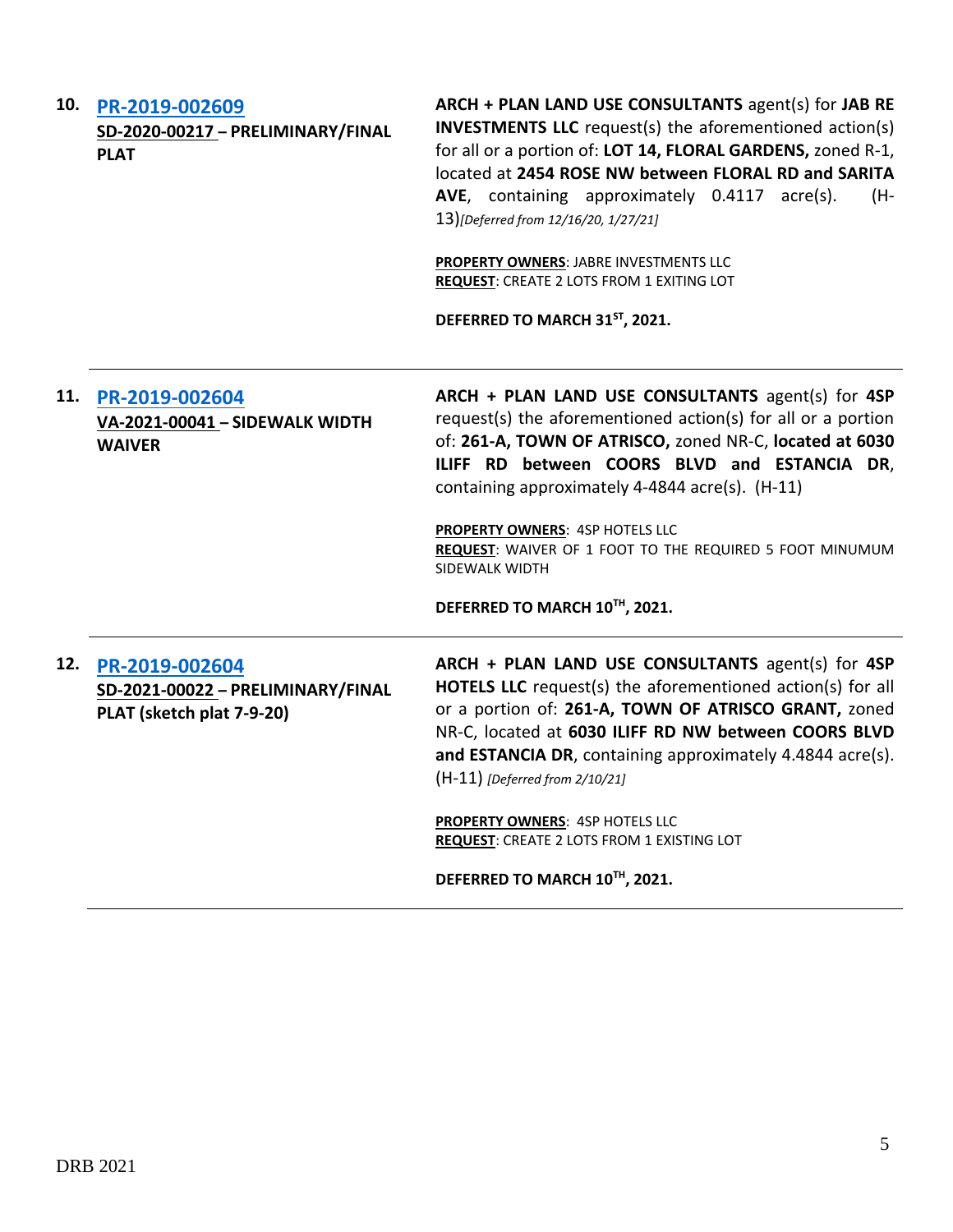| 13. | PR-2020-004765<br>VA-2021-00042 - SIDEWALK WIDTH<br><b>WAIVER</b> | ARCH + PLAN LAND USE CONSULTANTS agent(s) for S & S<br><b>DEVELOPMENT</b> request(s) the aforementioned action(s) for<br>all or a portion of: LOTS 20 THRU 27, BLOCK 8, CARTERS<br>SUBDIVISION, zoned MX-L, located at 3511 GIBSON BLVD<br>SE between AMHERST DR and CARLISLE BLVE, containing<br>approximately $0.5475$ acre(s). (L-16) |
|-----|-------------------------------------------------------------------|------------------------------------------------------------------------------------------------------------------------------------------------------------------------------------------------------------------------------------------------------------------------------------------------------------------------------------------|
|     |                                                                   | <b>PROPERTY OWNERS: S &amp; S DEVELOPMENT</b><br>REQUEST: WAIVER OF 1 FOOT TO REQUIRED MINIMUM 6 FOOT<br>SIDEWALK WIDTH ON GIBSON BOULEVARD                                                                                                                                                                                              |
|     |                                                                   | IN THE MATTER OF THE AFOREMENTIONED APPLICATION,<br>BEING IN COMPLIANCE WITH ALL APPLICABLE REQUIREMENTS<br>OF THE DPM AND THE IDO, THE DRB HAS APPROVED THE<br>SIDEWALK WIDTH WAIVER AS SHOWN ON EXHIBIT IN THE<br><b>PLANNING FILE.</b>                                                                                                |
| 14. | PR-2020-004765<br>VA-2021-00040 - SIDEWALK WIDTH<br><b>WAIVER</b> | ARCH + PLAN LAND USE CONSULTANTS agent(s) for S & S<br><b>DEVELOPMENT</b> request(s) the aforementioned action(s) for<br>all or a portion of: LOTS 20 THRU 27, CARTERS<br>SUBDIVISION, zoned MX-L, located at 3511 GIBSON BLVD,<br>containing approximately 0.5475 acre(s). (L-16)                                                       |
|     |                                                                   | <b>PROPERTY OWNERS: S &amp; S DEVELOPMENT</b><br>REQUEST: WAIVER OF 1.25 FEET TO REQUIRED MINIMUM 5 FOOT<br>SIDWALK WIDTH ON AMHERST AVENUE                                                                                                                                                                                              |
|     |                                                                   | IN THE MATTER OF THE AFOREMENTIONED APPLICATION,<br>BEING IN COMPLIANCE WITH ALL APPLICABLE REQUIREMENTS<br>OF THE DPM AND THE IDO, THE DRB HAS APPROVED THE<br>SIDEWALK WIDTH WAIVER AS SHOWN ON EXHIBIT IN THE<br><b>PLANNING FILE.</b>                                                                                                |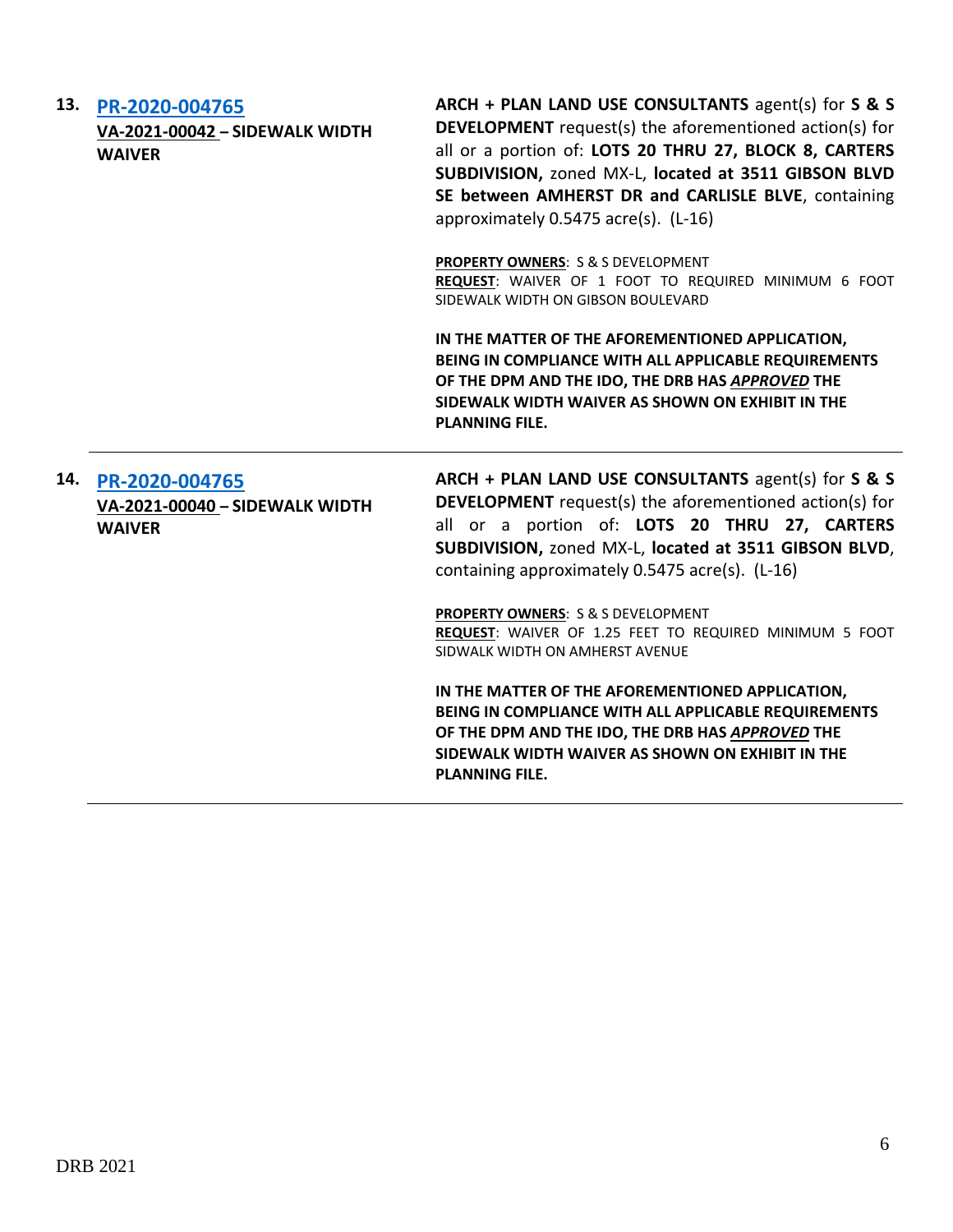| 15. | PR-2020-004765<br>SD-2021-00024 - PRELIMINARY/FINAL<br>PLAT (sketch plat 12-9-20)  | ARCH + PLAN LAND USE CONSULTANTS agent(s) for S & S<br><b>DEVELOPMENT LLC</b> request(s) the aforementioned action(s)<br>for all or a portion of: LOTS 20 THRU 27, BLOCK 8 CARTERS<br>SUBDIVISION, zoned MX-L, located at 3511 GIBSON BLVD<br>SE between AMHERST DR and CARLISLE BLVD, containing<br>approximately 0.5475 acre(s). (L-16)[Deferred from 2/10/21] |
|-----|------------------------------------------------------------------------------------|------------------------------------------------------------------------------------------------------------------------------------------------------------------------------------------------------------------------------------------------------------------------------------------------------------------------------------------------------------------|
|     |                                                                                    | PROPERTY OWNERS: S & S DEVELOPMENT LLC<br>REQUEST: LOT CONSOLIDATION FOR 8 LOTS INTO 1 LOT                                                                                                                                                                                                                                                                       |
|     |                                                                                    | N THE MATTER OF THE AFOREMENTIONED APPLICATION, BEING IN<br>COMPLIANCE WITH ALL APPLICABLE REQUIREMENTS OF THE DPM AND<br>THE IDO, THE DRB HAS APPROVED THE PRELIMINARY/FINAL PLAT<br>WITH FINAL SIGN OFF DELEGATED TO PLANNING.                                                                                                                                 |
| 16. | PR-2019-002738<br>SD-2021-00018 - PRELIMINARY/FINAL PLAT<br>(Sketch Plat 10/14/20) | ARCH + PLAN LAND USE CONSULTANTS agent(s) for<br>McDONALD'S REAL ESTATE COMPANY request(s) the<br>aforementioned action(s) for all or a portion of: LOTS A & B<br>BLOCK 101, BEL AIR SUBDIVISION, zoned MX-M, located at<br>5900 MENAUL BLVD NE, containing approximately 0.9457<br>$\text{acre}(s)$ . $(H-18)$ [Deferred from 2/3/21]                           |
|     |                                                                                    | PROPERTY OWNERS: MCDONALDS REAL ESTATE COMPANY<br><b>REQUEST: LOT CONSOLIDATION FOR 2 LOTS INTO 1 LOT</b>                                                                                                                                                                                                                                                        |
|     |                                                                                    | DEFERRED TO MARCH 17TH, 2021.                                                                                                                                                                                                                                                                                                                                    |
|     | <b>SKETCH PLAT</b>                                                                 |                                                                                                                                                                                                                                                                                                                                                                  |
| 17. | PR-2019-003051<br>PS-2021-00023 - SKETCH PLAT                                      | ARCH + PLAN LAND USE CONSULTANTS agent for<br><b>THURGOOD RVT</b> requests the aforementioned action(s) for                                                                                                                                                                                                                                                      |

**THURGOOD RVT** requests the aforementioned action(s) for all or a portion of: **LOTS 4 & 5, FREEMAN ADDITION,** zoned R-1C, located at **4635 & 4639 GRANDE NW between GRIEGOS RD and BELROSE AVE**, containing approximately 0.97 acre(s). (F-14)

**PROPERTY OWNERS**: THURGOOD RVT **REQUEST**: 2 LOTS INTO 4 LOTS

**THE SKETCH PLAT WAS REVIEWED AND COMMENTS WERE PROVIDED.**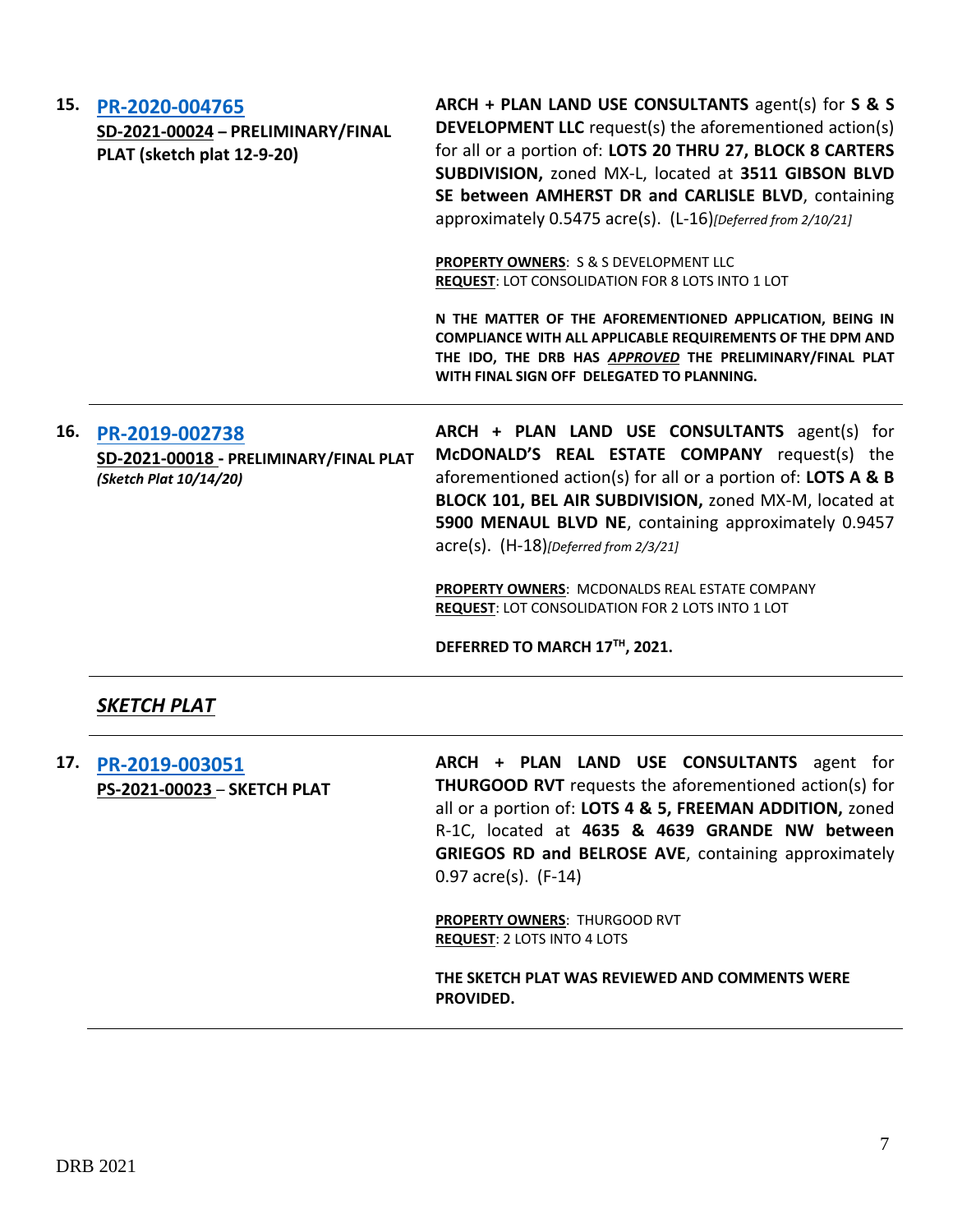| 18. | PR-2019-003030<br>(PR-2021-005142)<br>PS-2019-00024 - SKETCH PLAT | ARCH + PLAN LAND USE CONSULTANTS agent for T<br><b>GUADALUPE PLAZA NM LLC</b> requests the aforementioned<br>action(s) for all or a portion of: TRACT Y, GUADALUPE<br>PLAZA, zoned MX-M, located at 6211 4TH ST NW, containing<br>approximately 7.3453 acre(s). (E-14)                                                                                               |
|-----|-------------------------------------------------------------------|----------------------------------------------------------------------------------------------------------------------------------------------------------------------------------------------------------------------------------------------------------------------------------------------------------------------------------------------------------------------|
|     |                                                                   | PROPERTY OWNERS: T GUADALUPE PLAZA NM LLC<br>REQUEST: SUBDIVIDE 1 LOT INTO 4 LOTS, GRANT EASEMENTS, RIGHT OF<br><b>WAY DEDICATION</b>                                                                                                                                                                                                                                |
|     |                                                                   | THE SKETCH PLAT WAS REVIEWED AND COMMENTS WERE<br>PROVIDED.                                                                                                                                                                                                                                                                                                          |
| 19. | PR-2021-005079<br>PS-2021-00026 - SKETCH PLAT                     | ARCH + PLAN LAND USE CONSULTANTS agent(s) for REID<br><b>FAMILY RVT</b> request(s) the aforementioned action(s) for all<br>or a portion of: LOTS 9 THRU 12, BLOCK 17, MONTEREY<br>HILLS ADDITION, zoned R-1D, located at 3335 HYDER SE<br>between WELLESLEY DR and AMHERST DR, containing<br>approximately 0.9626 acre(s). (L-16)                                    |
|     |                                                                   | PROPERTY OWNERS: REID FAMILY RVT<br>REQUEST: LOT CONSOLIDATION FOR 4 LOTS INTO 1 LOT                                                                                                                                                                                                                                                                                 |
|     |                                                                   | THE SKETCH PLAT WAS REVIEWED AND COMMENTS WERE<br>PROVIDED.                                                                                                                                                                                                                                                                                                          |
| 20. | PR-2019-002761<br><b>PS-2021-00027- SKETCH PLAT</b>               | CSI - CARTESIAN SURVEYS INC. agent(s) for LEGACY<br>HOSPITALITY INC. request(s) the aforementioned action(s)<br>for all or a portion of: LOTS 8-A, 11 & 12, BLOCK 26, NORTH<br>ALBUQUERQUE ACRES, TRACT A zoned MX-L, located on<br>MODESTO AVE NE between EAGLE ROCK AVE NE and<br><b>OBSIDIAN ST NE, containing approximately 4.7940 acre(s).</b><br>(B-18 & C-18) |
|     |                                                                   | PROPERTY OWNERS: LEGACY HOSPITALITY INC<br>REQUEST: CREATE ONE LOT FROM 3 EXISTING LOTS, VACATE<br>EASEMENTS, GRANT EASEMENTS                                                                                                                                                                                                                                        |
|     |                                                                   | THE SKETCH PLAT WAS REVIEWED AND COMMENTS WERE<br>PROVIDED.                                                                                                                                                                                                                                                                                                          |